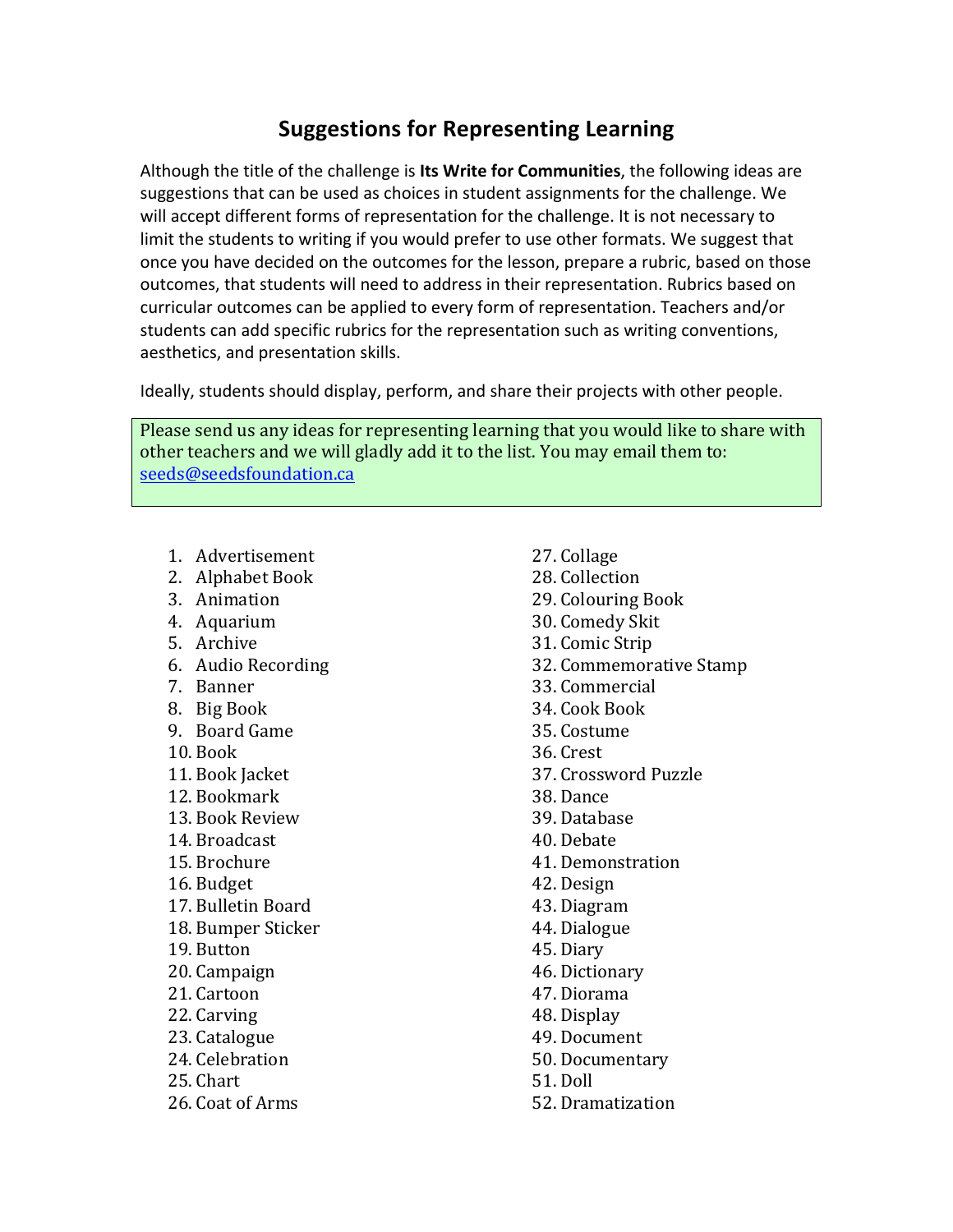53. Drawing 54. Editorial 55. Equation 56. Essay 57. Etching 58. Evaluation Checklist 59. Event 60. Exhibit 61. Experiment 62. Fact File 63. Fairy Tale 64. Family Tree 65. Field Experience 66. Film 67. Flag 68. Flannel Board Story 69. Flip Book 70. Flow Chart 71. Flyer 72. Fractal 73. Game 74. Game Show 75. Geometric Model 76. Glossary 77. Graph 78. Graphic 79. Graphic Organizer 80. Greeting Card 81. Guest Speaker 82. Guide 83. Handbook 84. How-to Book 85. Illustrated Story 86. Illustration 87. Index Cards 88. Instructions 89. Internet Search 90. Interview 91. Invention 92. Investigation 93. Itinerary 94. Jewelry 95. Jigsaw Puzzle 96. Jingle 97. Journal 98. Kit

99. Learning Centre 100. Lesson 101. Letter 102. Limerick 103. List 104. Literary Analysis 105. Log 106. Logo 107. Logic Puzzle 108. Machine 109. Magazine 110. Magazine Article 111. Magic Show 112. Manual 113. Manuscript 114. Map with Key 115. Mask 116. Matrix 117. Menu 118. Metaphor 119. Mobile 120. Mock Trial 121. Model 122. Monologue 123. Monument 124. Montage 125. Mosaic 126. Motto 127. Multi -media presentation 128. Mural 129. Museum 130. Musical Composition 131. Musical Presentation 132. Mystery 133. Narrative 134. Needlecraft 135. Newsletter 136. Newspaper 137. Origami 138. Oral Report 139. Ornament 140. Outline 141. Painting 142. Pamphlet